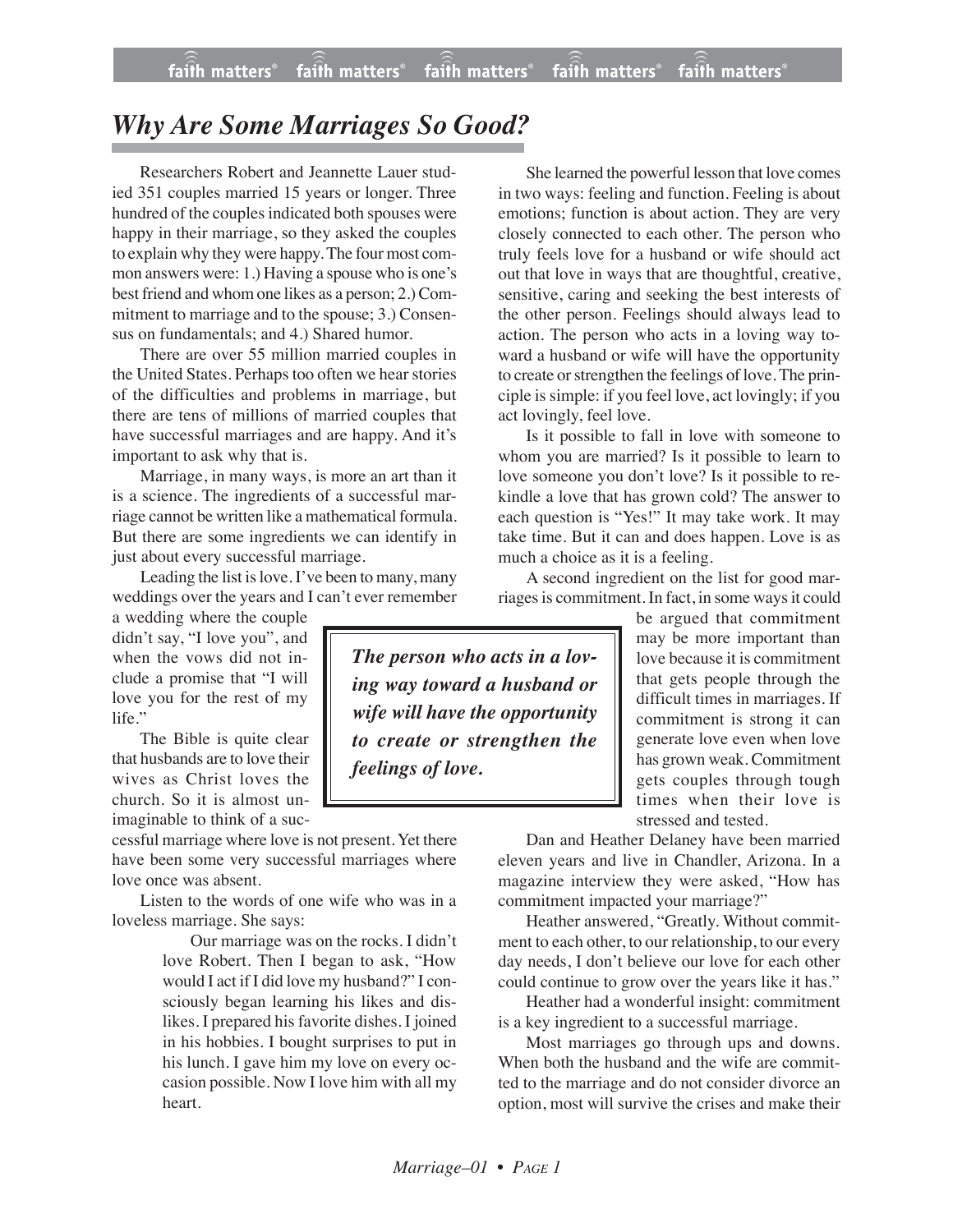marriages work. When both are committed to the marriage they will take the good times as steppingstones to make their marriages even better.

Years ago a couple came to see me for counseling. During our time together I gave them a marriage inventory that we were using at the time. They were asked to complete the answer sheets separately and then return for a follow-up visit.

When we met again she said there was one thing she had to know before we went any further. She wanted to know how he had answered one specific question on the list. The question was, "Have you ever seriously considered divorce as an option?" In other words, what she wanted to know was whether he was committed to their marriage no matter what. Or, was he only committed part way and, if things didn't work out, divorce was the way out.

When there is no doubt about a husband's or a wife's commitment to marriage, that provides an atmosphere of trust, an atmosphere where there can be growth. But when the commitment is in doubt, everything else becomes tentative and dangerous. Where there is doubt about commitment, increasingly there is doubt about love as well and trust becomes conditional.

In good marriages there are two types of commitment: commitment to the marriage and commitment to the person. Both are extremely important to a successful marriage. Commitment to the marriage is really a commitment to God. Commitment to the marriage allows the person to change. Commitment to the marriage gives enormous strength and stability to the relationship.

Commitment to the person is also important. It is saying, "I believe in marriage no matter what and I am committed to you as the one I have married."

A primary proof of commitment is faithfulness. Sexual fidelity comes from commitment. The reason adultery is so devastating to marriages is because it shatters trust and says that commitment is not there.

Wooddale Church used to be located in the town of Richfield, nine miles from its present site. After long consideration the church decided to relocate, but we didn't know exactly when the move would take place.

Sermons are planned out at least a year in advance and the sermon series at that time was on Hebrews, taking a verse each week. It turned out that the first Sunday at the new location the verse for that week was Hebrews 13:4, "Marriage should be honored by all, and the marriage bed kept pure, for God will judge the adulterer and all the sexually immoral."

At first, that seemed like an inappropriate verse for such an historic occasion. But the more I thought about it the more convinced I became that it was really very appropriate. It communicated that teaching through the Bible was more important than the building. And it said that this church is serious about upholding faithfulness in marriages. So, the first Sunday's sermon called for marriage to "be honored by all" and "the marriage bed kept pure." Marriage commitment between a husband and wife is important. But there is also a responsibility that we all share as a church community to create an atmosphere that upholds and encourages commitment and fidelity in marriage.

A third ingredient for a successful marriage is change, and that is sure to happen because change is inevitable. Change can be very good, and change can be very dangerous.

Couples are supposed to know each other pretty well before they get married. They should share experiences, be seen as a couple, interact with each other's families, go to church together and discuss spiritual and personal values. But the only way to really know the person you are going to marry is to be married for ten or twenty years.

None of us is static. We change every day. We are influenced by other people. We grow older and mature. We have new and unexpected experiences.

Good marriages have husbands and wives that change together. Husband and wife both grow. They work at discovering each other anew every day. They try hard to influence each other's changes. They continually adapt. Marriage is not the same after 25 years together any more than a person is the same at age 25 as that person is at 50.

The Bible is full of biographies of marriages. One of the longest and most unusual marriages in the Bible was the marriage between Jacob and Leah. You can read about it yourself in Genesis chapters 29 to 49. Their story takes up 20 of the first 50 chapters of the Bible.

Jacob moved to Paddan Aram to find a wife. He met and fell in love with the beautiful Rachel. He went to her father and asked for her hand in marriage. Her father was a better businessman than he was a father and he proposed a deal where Jacob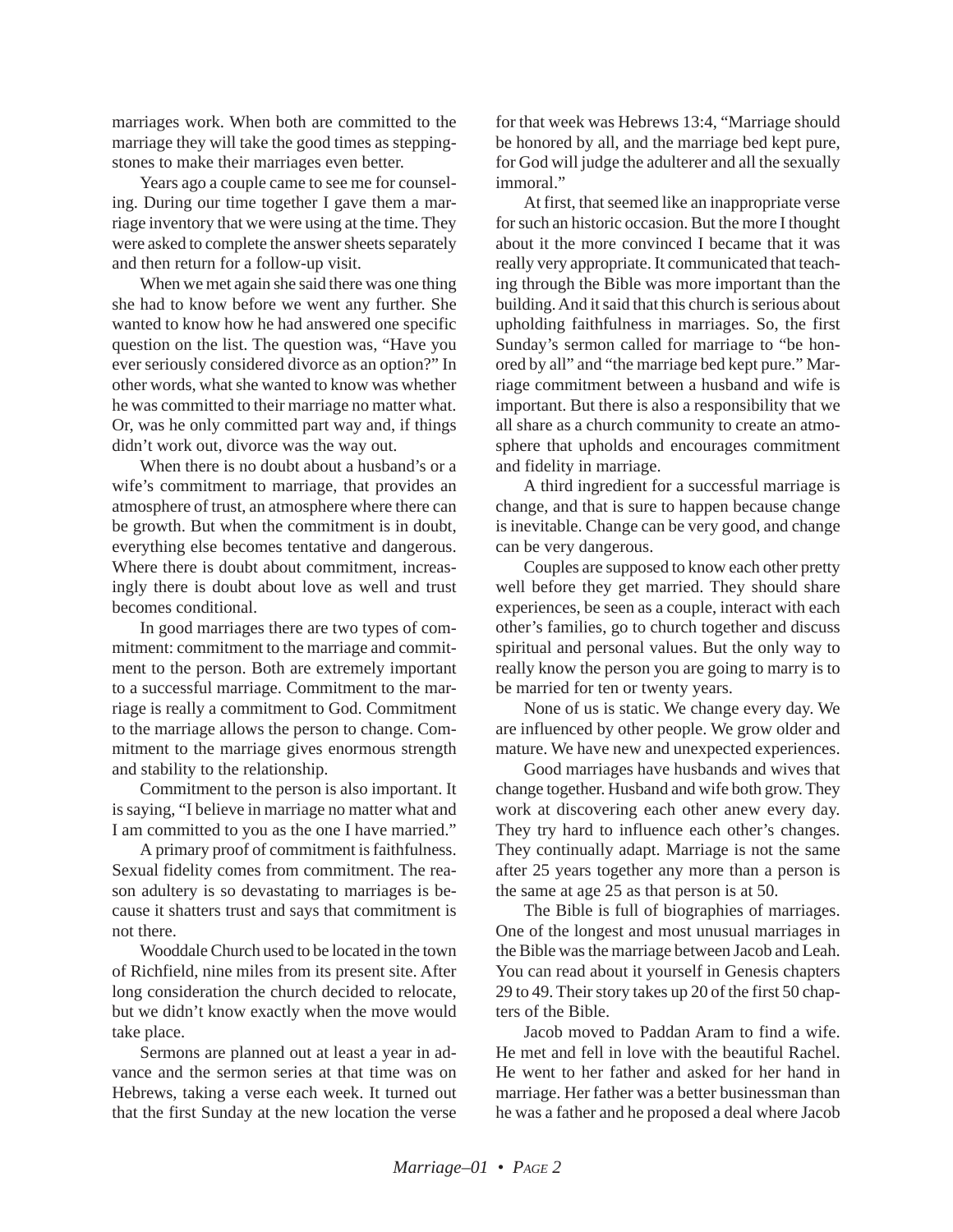would work for him for seven years; then he could marry Rachel. And Jacob agreed to it. It's amazing what people will do when they're in love!

Genesis 29:20 says, "Jacob served seven years to get Rachel, but they seemed like only a few days to him because of his love for her."

After seven years came the wedding. The morning after the wedding Jacob had the shock of his life when he discovered that his father-in-law had switched brides and he had not married Rachel at all. He had unwittingly married Rachel's older and less attractive sister Leah. When he confronted his father-in-law, his father-in-law offered what I think is an inadequate excuse. He explained that older daughters are supposed to get married first. So because Jacob loved Rachel and wanted her for his wife he agreed to a new deal wherein he agreed to work another seven years for Rachel and he would have two wives.

Imagine how Leah must have felt. Her husband and her father publicly acknowledged that she was not physically attractive. They publicly acknowledged that the only way she would ever get married would be by trickery. Her husband publicly acknowledged that he didn't love her or want her but that he very much loved and preferred her better

looking younger sister instead. It is hard to think of a worse set of circumstances in a marriage than those.

Well, the years passed with a mix of joys and misery. Rachel eventually died in

childbirth and was buried in a special tomb in Bethlehem. Some years later Leah also died. Then comes the story of Jacob's own death in Genesis 49:29-33:

> (Jacob) gave them these instructions: "I am about to be gathered to my people. Bury me with my fathers in the cave in the field of Ephron the Hittite, the cave in the field of Machpelah, near Mamre in Canaan, which Abraham bought as a burial place from Ephron the Hittite, along with the field. There Abraham and his wife Sarah were buried, there Isaac and his wife Rebekah were buried, and there I buried Leah. The field and the cave in it were bought from the Hittites."

When Jacob had finished giving instruc-

tions to his sons, he drew his feet up into the bed, breathed his last and was gathered to his people.

Amazing! At the end of his life, he wanted to be buried with Leah. When Rachel died she was buried in a different and a distant place. But when his wife Leah died, he made sure that she was buried with his family. At the end of his life it was Leah whom he most loved. Leah, the unattractive one. Leah, the unloved wife. Leah, the one he had been tricked into marrying. Leah, the one Jacob had come to love most of all!

What happened? They changed. Their relationship changed, and the marriage that had begun so miserably ended so wonderfully. You see, marriage is not what happens. Marriage is what we make it. Blessed are those couples who change together for good.

Last on this short list of ingredients for a good marriage is grace. Grace is the giving of good whether it is deserved or not.

Christians are best prepared to have grace in our marriages because we have so much grace in our lives! God has been good to us. God loves us. God forgives us. God is gracious whether we deserve it or not.

> Grace in marriage is that every day exercise of kindness, gentleness, thoughtfulness, generosity, forgiveness and goodness. It is anticipating her needs before she

speaks them and trying to meet those needs. It is loving him even when he is at his worst. It is making each other look good. It is building up the other person and not tearing the other person down. It is the stuff of which very good marriages are made.

I Corinthians 13 is the love chapter of the Bible. It describes love in terms of grace toward the other person:

> Love is patient, love is kind. It does not envy, it does not boast, it is not proud. It is not rude, it is not self-seeking, it is not easily angered, it keeps no record of wrongs. Love does not delight in evil but rejoices with the truth. It always protects, always trusts, always hopes, always perseveres.

Jim Conway was a graduate school classmate of mine. In fact, we roomed together for a while.

*…marriage is not what happens. Marriage is what we make it.*